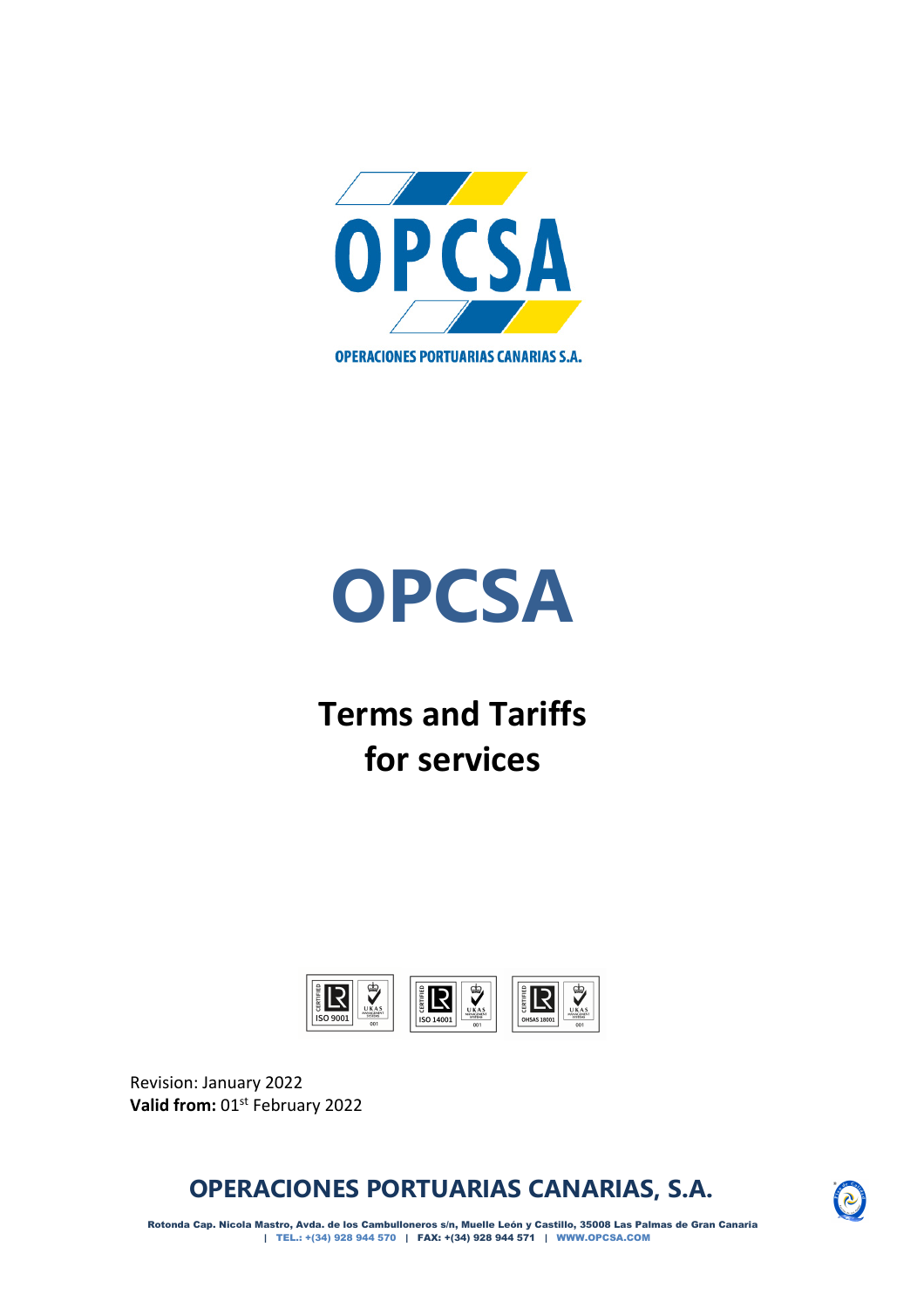# 1 General

- 1.1 The present "OPCSA Terms and Tariffs for services", hereinafter referred to as "T&T", regulate the procedures, terms and prices for the services provided by the stevedoring company, Operaciones Portuarias Canarias, S.A. ("OPCSA" or the "Terminal"), to shippers, ship owners, shipping lines, ship operators and other customers (the "Customers") in connection with the handling of cargo from/to ships and means of land transport and other supporting activities, as well as other services, which OPCSA can provide in case of availability of the respective resources, as well as the terms and procedures for payment for the above on the part of Customers.
- 1.2 These T&T shall apply to any Customer including persons involved in port and maritime trade related with containers and cargo at OPCSA's terminal.
- 1.3 The present T&T contain the terms and prices for services in Euro (EUR,  $\epsilon$ ).
- 1.4 Prices under the present T&T are exclusive of VAT or IGIC. Upon invoicing OPCSA shall charge VAT/IGIC in accordance with the effective Value Added Tax Law and the Regulations for Application thereof.
- 1.5 In case of prices different from the ones specified in the present T&T, the Customer shall mandatorily conclude a contract or an annex to the contract in writing.
- 1.6 In the event that the interested parties make arrangements related to containers or cargo handling different from those provided for herein, any such arrangements shall be considered acceptable, provided that they are consistent with applicable laws and regulations and do not disrupt activities of any other persons involved in the trade of good in OPCSA.
- 1.7 Upon a change of the circumstances affecting the cost of the services, OPCSA shall have the right to amend and/or supplement the present T&T. This shall furthermore apply in cases where the information provided by the Customer about the cargoes handled is incomplete, untrue or does not correspond to their actual qualities, properties, size, etc. or these data are different from the standard ones, to which the respective adopted technology of handling or storage of reefers.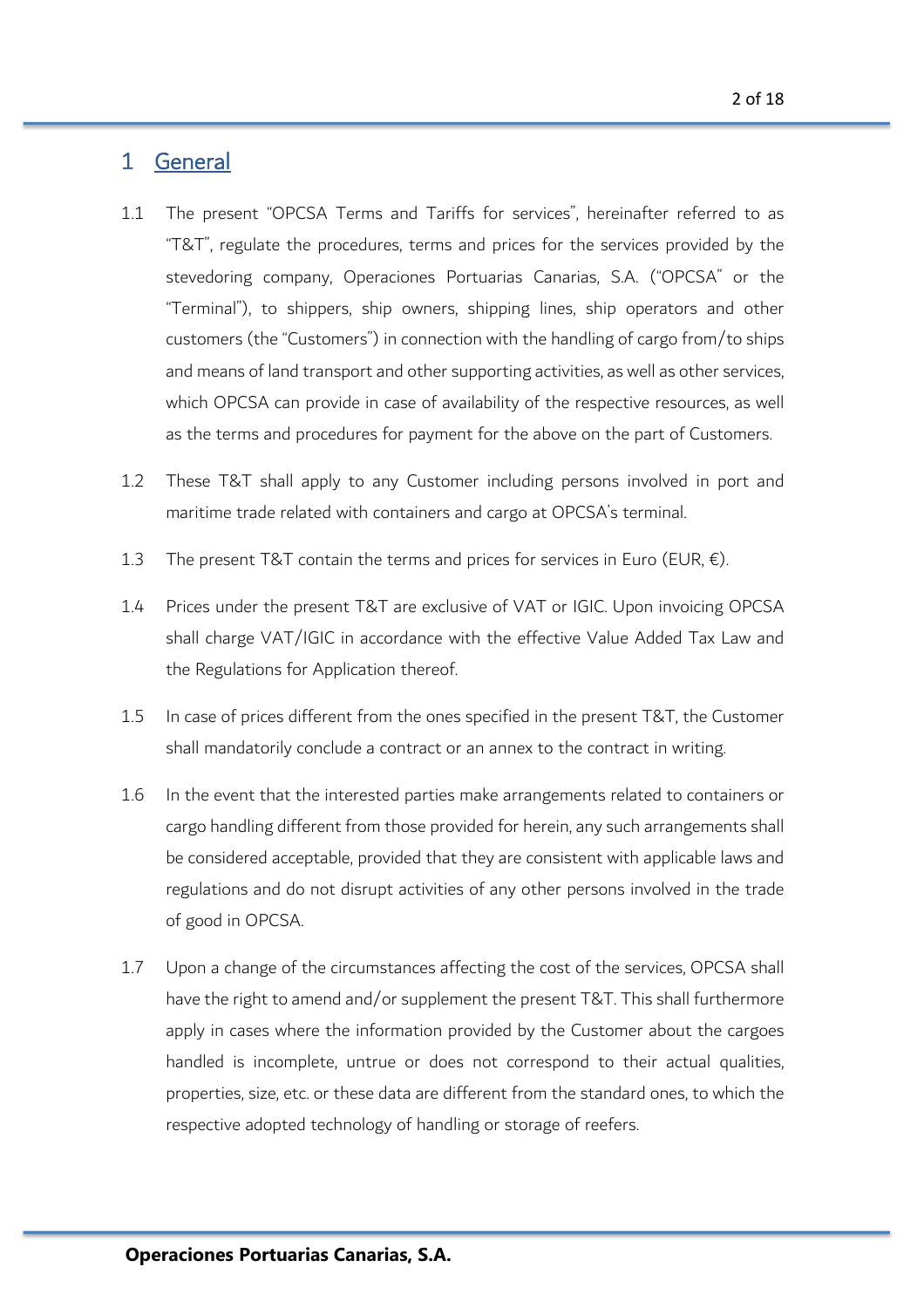- 1.8 Any port services, which are not mentioned in the present T&T, including such related to cargoes of specific properties, sizes and condition, affecting the cost of the service and/or the technology of handling should be paid on a negotiated basis and be subject to the terms of these T&T.
- 1.9 The costs incurred for fire safety, environmental protection and other statutory regulated costs outside the technologically affirmed ones shall be added to the prices under the foregoing paragraphs.
- 1.10 OPCSA may alternatively present a total (lump sum) price for all expected operations and/or storage of a specific cargo at the written request of a Customer.
- 1.11 Upon detection of a deliberate understatement of the cargo quantities and/or weight by the Customer, the latter shall pay the prices for the services at a triple amount.
- 1.12 Prior to standing-by for berthing, the shipper (receiver) and/or the agent (forwarder) thereof or the Customer servicing the cargo shall remit 60% of the estimated amount for the services provided in advance to the account of OPCSA. The shipper (receiver) and/or the agent (forwarder) thereof or the Customer servicing the cargo shall sign a "direct debit order" for the balance of the amounts due, which shall be an integral part of the contract between the said party and/or the representative thereof and OPCSA. Customer shall pay the balance of the total amount due within 5 working days of the invoice issuing date.
- 1.13 Other forms of payments than "direct debit order" must be agreed with OPCSA beforehand.
- 1.14 OPCSA shall issue an invoice for the performed services within 7 days after completion of operations and if not agreed otherwise, the stevedoring, storage and/or reception/delivery to land vehicles may be invoiced separately.
- 1.15 Invoices issued by OPCSA to the Customer must be paid within 5 working days from the invoice issue date. OPCSA has a right to charge legally applicable interest rates on the unpaid amounts.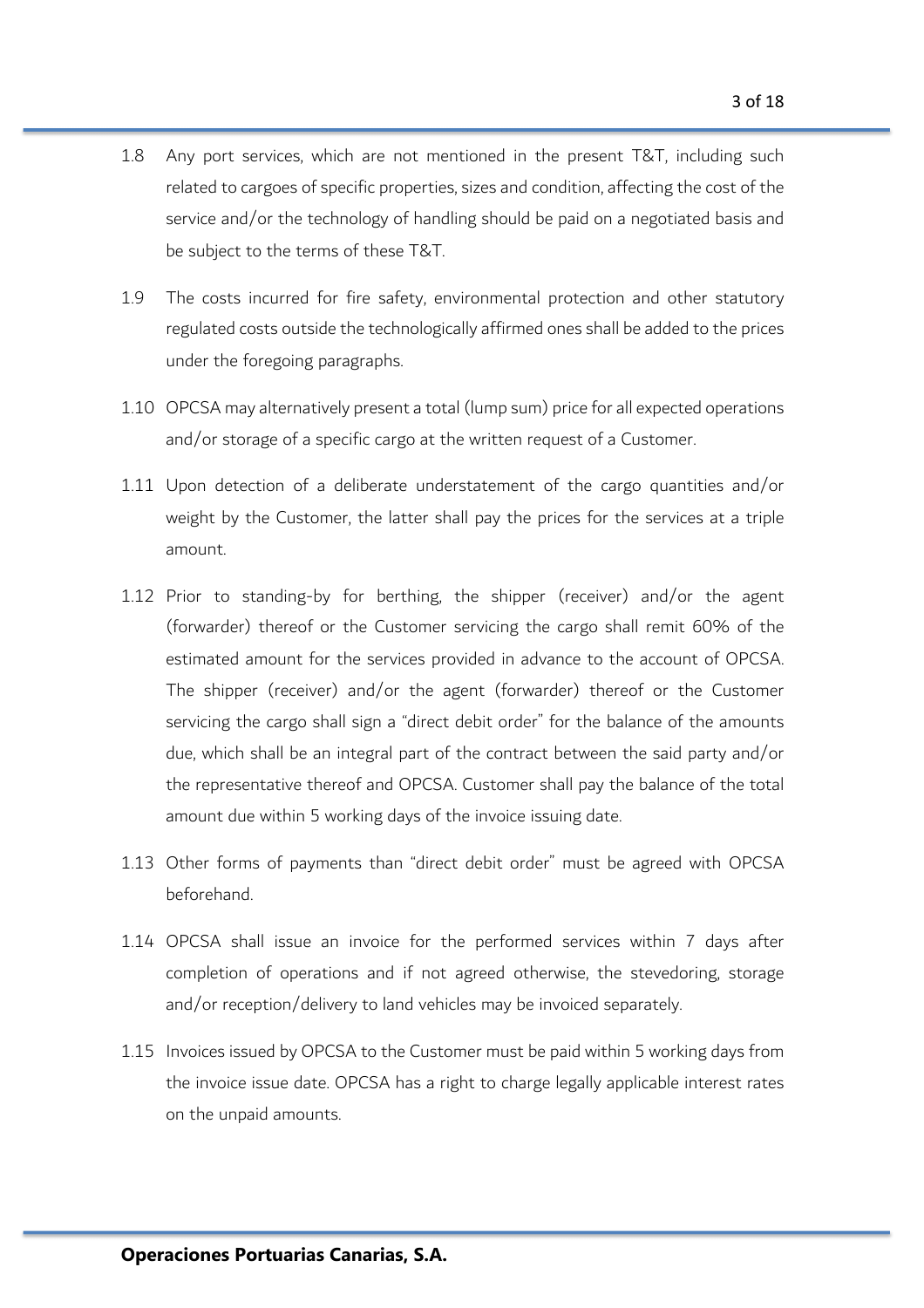- 1.16 The provisions of these T&T applicable to contracting parties shall also apply to all and any persons acting on their behalf.
- 1.17 In the event of a conflict of interests between contracting parties or in exceptional circumstances that could affect the performance and date of services, the decision of the OPCSA's management shall apply subject to prior notification of the interested parties.
- 1.18 The parties involved in the cargo handling activities and/or manipulation of containers in OPCSA shall plan the works in best possible manner to ensure efficient handling of goods, vessels and means of land transport.
- 1.19 All persons involved shall provide, within time limits described in these regulations, necessary information and documentation to carry out requested services.
- 1.20 The services provided by OPCSA shall be settled based on:
	- a) OPCSA's Tariff
	- b) Arrangements and commercial agreements between parties
- 1.21 For any additional port or other services to OPCSA's customers, which are not included in T&T, the parties shall agree respective terms and prices.
- 1.22 Settling of mutual debts is subject to prior written acceptance by OPCSA. Until such written acceptance is issued the Customer shall not be released from the obligation to pay full amount of the issued invoices within prescribed time limits.
- 1.23 The contracting party shall be the payer for the requested services provided by OPCSA, unless the interested parties agree otherwise.
- 1.24 All and any services provided by OPCSA shall be carried out based on the data entered by the Customer into OPCSA's TOS (Terminal Operating System) or a written request.
- 1.25 The contracting party must inform OPCSA of any additional services and activities to be carried out concurrently with OPCSA's services by any other institutions, authorities and/or companies.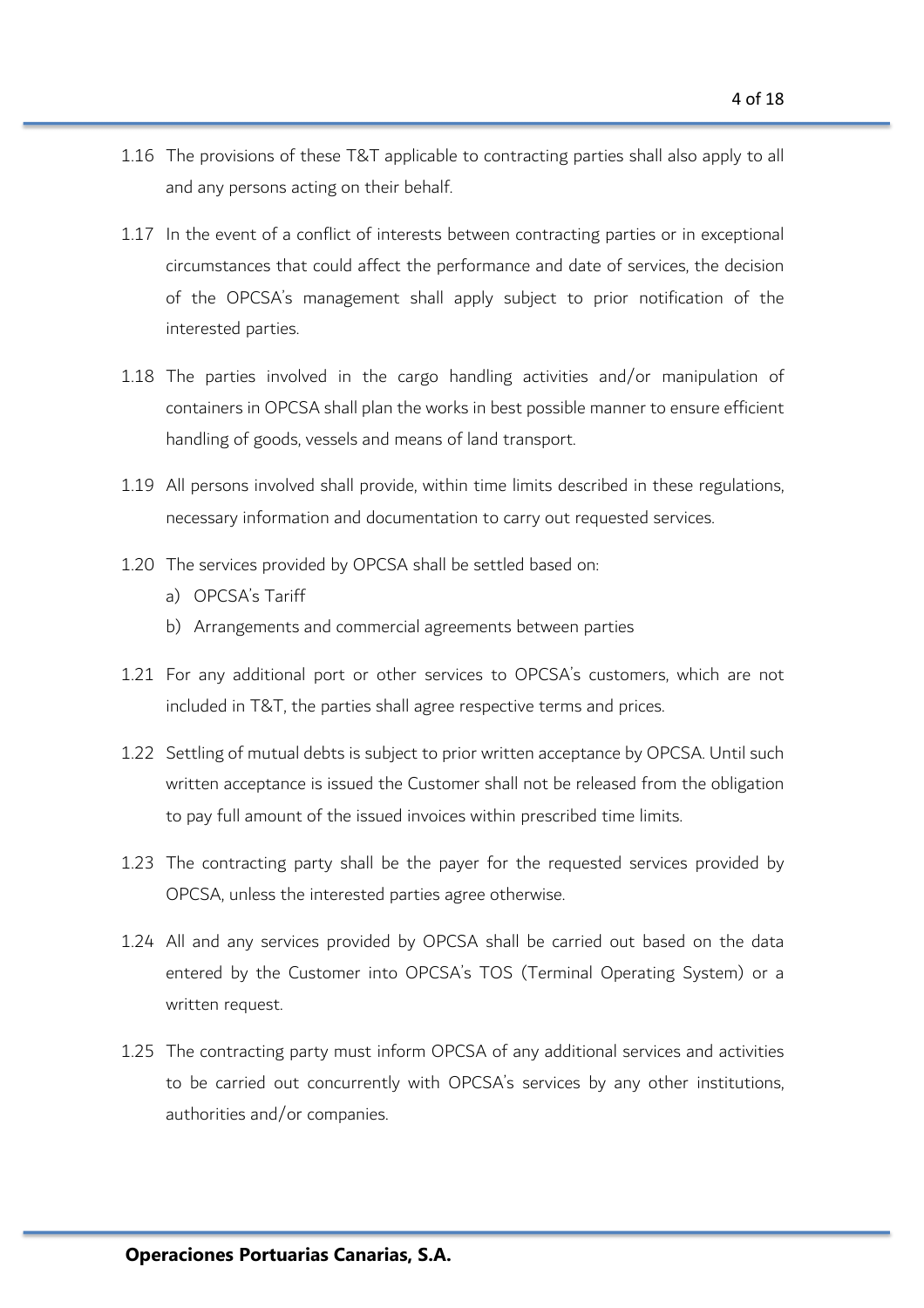- 1.26 OPCSA keeps in its Terminal Operating System (TOS) an electronic record of all manipulated goods. The information in the system shows the current status of the goods and provides evidence of goods acceptance/delivery.
- 1.27 OPCSA reserves the right to modify the plan of operations for the requested services.
- 1.28 During acceptance of containers/trailers, OPCSA shall perform assessment of their technical condition based on visual examination of the side walls, without inspecting the contents, and shall confirm/update seal numbers.
- 1.29 If a full container is discharged from the vessel without the seal then OPCSA may place the seal in order to secure the cargo (without checking it) and the parties shall accept such seal.
- 1.30 Empty containers are evacuated from the terminal on the FILO base (First IN Last OUT). If the Customer requires different arrangement with empties then he should cover expenses of such request and especially restows on the yard.
- 1.31 The Customer covers all costs related to Customs clearance procedures, including penalties.
- 1.32 All goods stored in OPCSA are subject to supervision by national border authorities.
- 1.33 Customers are obliged to observe Customs and any other authorities regulations especially related to the allowed storage periods. The Customer shall bear all the costs incurred by OPCSA due to non-observance of the formalities set out in relevant regulations.
- 1.34 Customers, providers and/or any persons acting on their behalf or on its own are obliged to observe regulations for Customs Temporary Warehouse and co-operate with OPCSA in all matters concerning correct and lawful application of those regulations.
- 1.35 Customers, providers, and/or any persons acting on their behalf or on its own are obliged to observe regulations and/or requirements of OPCSA concerning its status of Authorized Economic Operator.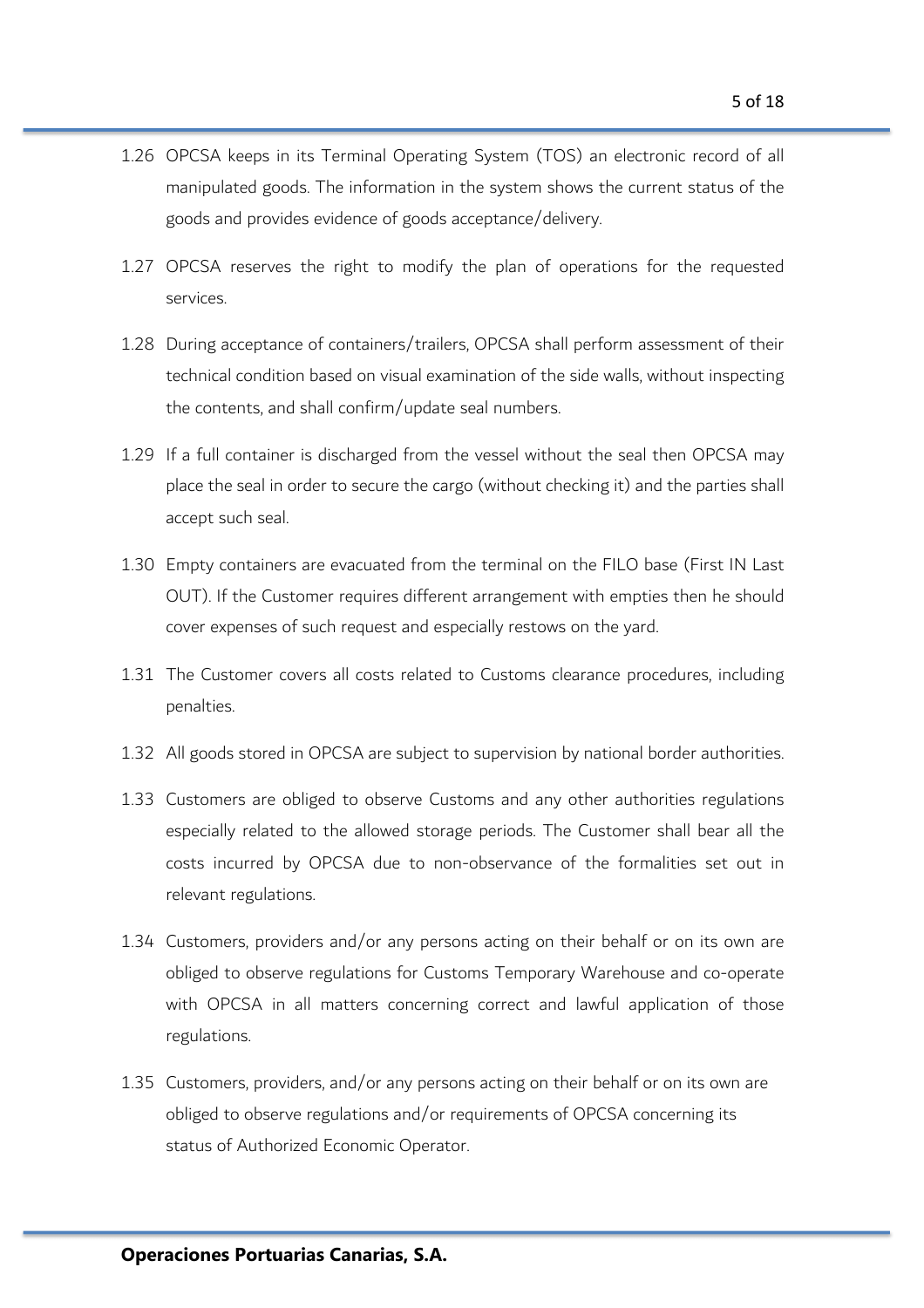- 1.36 In the event that the Contracting Party fails to make any payment to OPCSA within the prescribed time limit or fails to comply with these regulations, OPCSA shall be entitled to immediately withdraw from any additional agreements with this party, and also to refuse to accept requests and/or to suspend any further services for this party.
- 1.37 Any disputes resulting from concluding, interpreting or executing agreements between Customers and OPCSA shall be resolved according to the Spanish law.

# 2 Service of vessels

- 2.1 Berthing of the vessel is assigned on the following rules:
	- a) Berthing window
	- b) first come first served
	- c) operational requirements or management decision

In any case vessel arriving to OPCSA must be ready for operations.

- 2.2 Vessel may claim priority berthing if schedule of arrivals for 6 months ahead is presented and accepted by OPCSA. Changes to such schedule must be agreed with OPCSA otherwise the right for priority berthing is waived.
- 2.3 Vessel's cargo handling equipment, use of which may accelerate servicing of the vessel, should be in good working condition confirmed with a valid certificate.
- 2.4 Vessel is responsible for opening and closing of hatches. Costs of any unreasonable delays will be debited against vessel's account.
- 2.5 Vessel must monitor the operations and ensure that all reefers for discharging are unplugged in due time to avoid stoppages, which may result in chargeable idle time.
- 2.6 Vessel is responsible to provide sufficient lashing equipment in good working order on site where lashing is performed.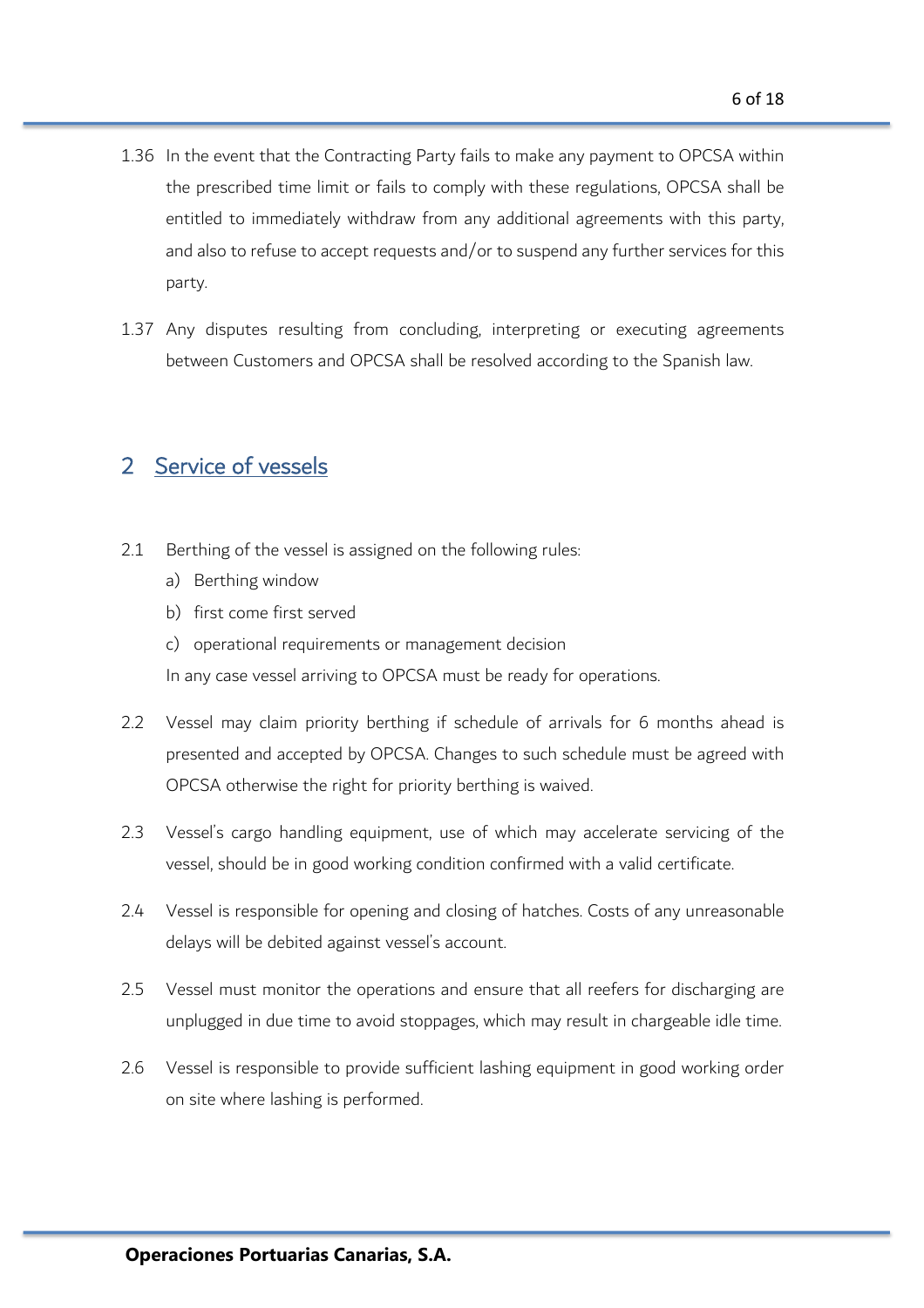- 2.7 The contracting party is obliged to inform OPCSA of any technical difficulties or any other limitations, which could affect vessel's operations as soon as it becomes aware of any such circumstances.
- 2.8 Any damages to the vessel or the cargo must be reported to OPCSA immediately and not later than the end of the working shift when the damage occurred. Vessel's command shall present to OPCSA a written damage report. OPCSA is responsible for the damage only if the damage and its cause are clearly acknowledged by OPCSA on the said damage report. OPCSA reserves the right to call for an independent surveyor working on behalf of its insurer.
- 2.9 Damage Report presented by a vessel to the Terminal is not a valid claim notification.
- 2.10 Vessel's command along with the Agent should be immediately notified by OPCSA of a damage done to berth and/or cargo handling facilities and caused by the vessel.
- 2.11 The contracting party is required to inform OPCSA about vessel's arrival in the following manner:
	- a) WEEKLY ADVICE ETA, initial information about cargo and other information concerning service of the vessel;
	- b) DAILY ADVICE in advance of 36, 24 and 12 hours ETA and all relevant vessel's call/cargo info;

OPCSA plans the operations based on the discharging/loading information included in 36 hrs notice. Any later changes must be accepted by OPCSA.

- 2.12 OPCSA in agreement with the customer plans service of the vessel:
	- a) for Tuesday, Wednesday, Thursday, Friday until 12.00 hrs the previous day
	- b) for Saturday, Sunday, Monday until 12.00 hrs on Friday
	- c) Official Holidays until 12.00 hrs on preceding working day
- 2.13 Customer cancellation of ship service plan:
	- a) until 12.00 hrs the previous day
- 2.14 Cut-off time for the cargo is 6 hours before beginning of operations of the vessel.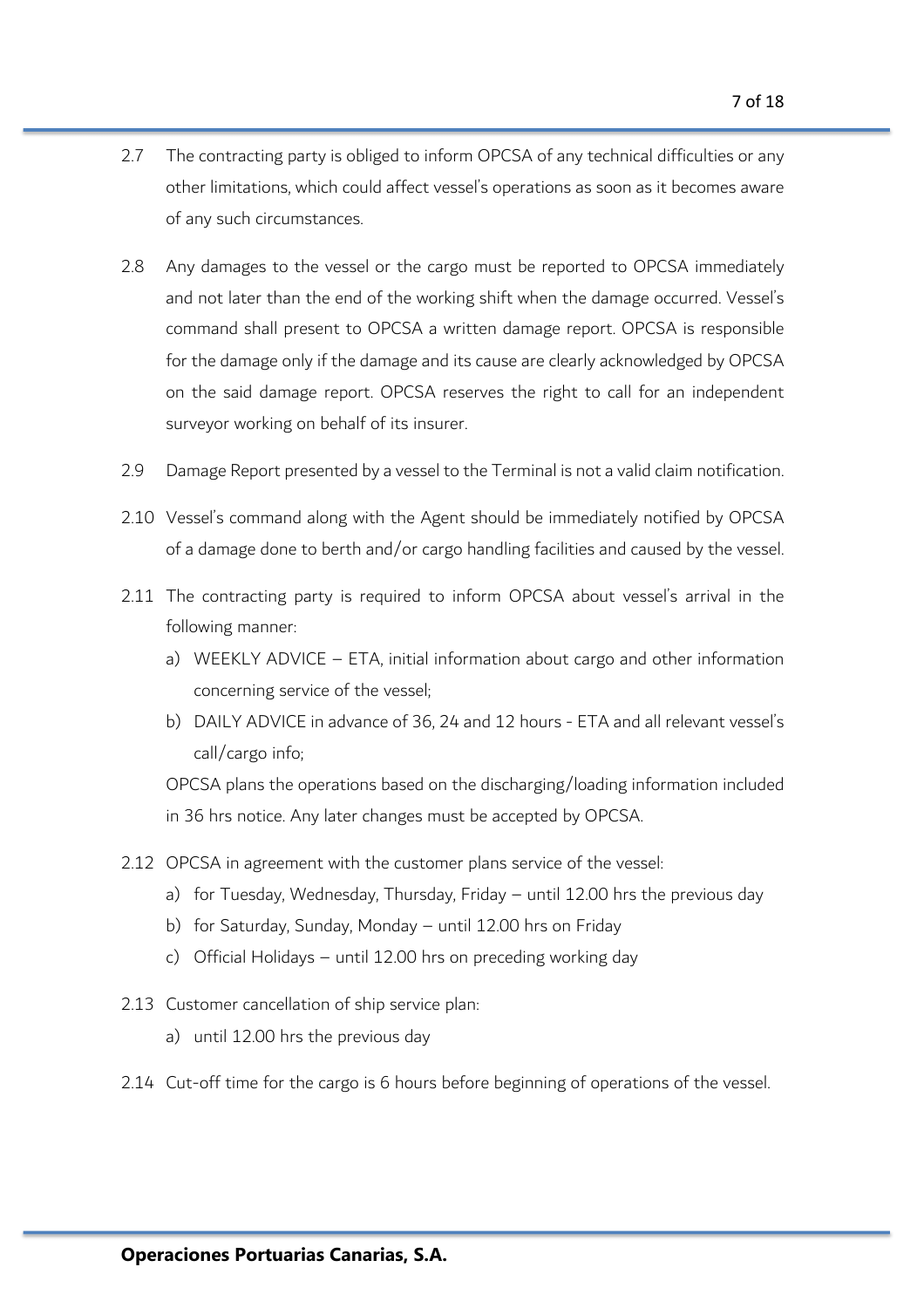- 2.15 The customer is obliged to provide OPCSA with all relevant documentation, paperwork and electronic files (including discharge/load lists, manifests, reefer manifests, IMDG manifests, stowage plans, etc.) not later than 12 hours before beginning of vessel's operations.
- 2.16 In case of delayed arrival of the vessel or when the vessel is unprepared for the planned service the customer bears the expenses of idle time.
- 2.17 OPCSA will allow onboard repairs performed by ship's crew or third party companies, deliveries of goods and bunkers, if such repairs and/or services do not delay operations. In any case, all onboard repairs and/or services must be agreed with OPCSA beforehand and if so required all necessary permissions, certificates need to be supplied.
- 2.18 OPCSA reserves the right not to discharge or load damaged cargo that it considers as a risk to the vessel or crew and/or terminal equipment and personnel.

### 3 Service of land vehicles and cargo

- 3.1 All vehicles (trucks) arriving to OPCSA must be pre-advised beforehand.
- 3.2 Trucks arriving to OPCSA must pass through Pre-gate where administrative check is performed and entry pass issued. Before entering OPCSA premises trucks pass physical check of containers and/or cargo and if positive than are allowed to proceed inside. OPCSA may change above-mentioned arrangement due to operational necessities.
- 3.3 Only driver is allowed to remain in the truck while in OPCSA and should wear visibility vest at all times.
- 3.4 The drives is responsible for opening and closing of container doors during checks and also for locking and un-locking container fixing devices of a trailer.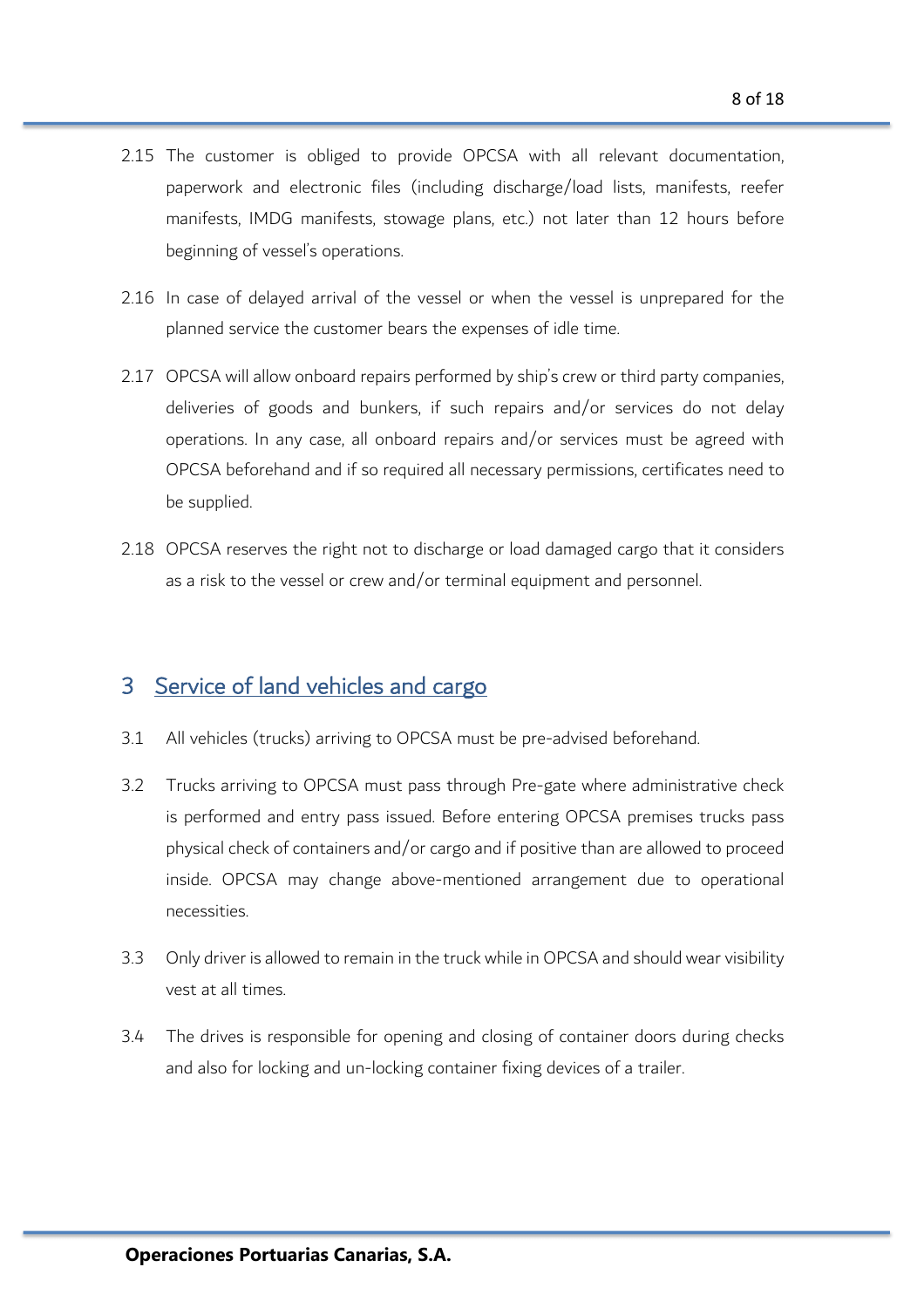- 3.5 Companies involved in the transport of containers and cargo by land are required to use specialized for containers trailers and observe the allowable vehicle weight limit. OPCSA may refuse to service vehicle, which exceed said limit or is inappropriate for safe transport of containers or cargo.
- 3.6 OPCSA will allow entry for the trucks only if the cargo is ready for reception or acceptance.
- 3.7 OPCSA may implement appointment system for trucks to avoid congestion in the yard and speed up truck turnover time.
- 3.8 Operations Department of OPCSA issues from time to time updated detailed procedures to follow during delivery or reception of containers and cargo with relevant requirements for information needed to efficiently plan the service.
- 3.9 Full containers delivered to OPCSA should have number seals whose construction, condition and placing guarantee proper security.
- 3.10 If container is found on the OPCSA yard whose condition is different to what it was during the time of acceptance on the terminal (damaged, missing seal, etc.) the parties should agree how to resolve the issue. In such case OPCSA shall prepare an appropriate report. If the container is withdrawn from OPCSA without such prior arrangements, the OPCSA shall be released from responsibility for any resulting consequences.
- 3.11 OPCSA reserves the right to refuse acceptance of cargo, which raises serious doubts regarding the possibility of ensuring safe storage (this also applies to the sealing and closing method).
- 3.12 If the damaged cargo or cargo without required markings (weight, dimensions, center of gravity, hooking points, etc.) is accepted for storage, the customer shall determine necessary handling procedures and provide missing information and marking on the cargo at the request of OPCSA.
- 3.13 Requests for stripping/stuffing services should be forwarded to OPCSA as follows:
	- a) for Tuesday, Wednesday, Thursday, Friday until 12.00 hrs the previous day
	- b) for Saturday, Sunday, Monday until 12.00 hrs on Friday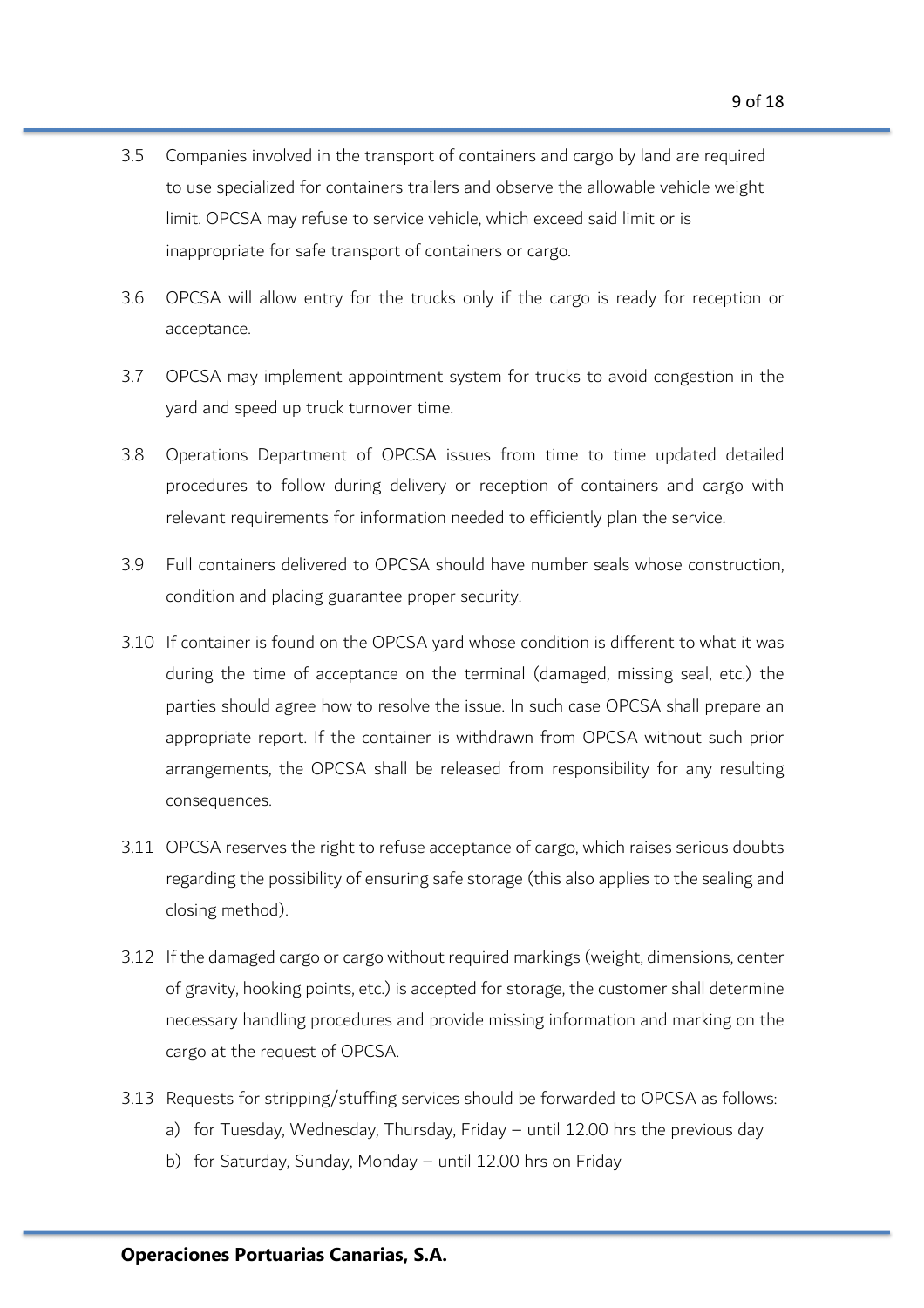- c) Official Holidays until 12.00 hrs on preceding working day
- 3.14 Customer cancellation of stuffing/stripping service:
	- a) until 12.00 hrs the previous day
- 3.15 Customer bears the costs of idle time of ordered workforce if the service was not cancelled in due time or can't be executed due to the fault of the Customer.
- 3.16 OPCSA shall confirm to the Customer date and time of execution of requested services on cargo.

# 4 Information required by OPCSA

- 4.1 To allow for efficient and effective handling of containers OPCSA requires certain minimum information to be provided either in paper or electronic version or both where applicable.
- 4.2 Documentation related to vessels:
	- a) cargo manifest
	- b) discharge list/instruction
	- c) load list/instruction
	- d) reefer manifest (import/export)
	- e) IMDG manifest (import/export)
	- f) OOG list (Out Of Gauge)
	- g) BAPLIE file
	- h) restow list
	- i) vessel's structure/bayplan for vessels calling first time
	- j) vessel's Particulars for vessels calling first time
- 4.3 Information related to containers (executive information):
	- a) number
	- b) location on the vessel (import)
	- c) size/type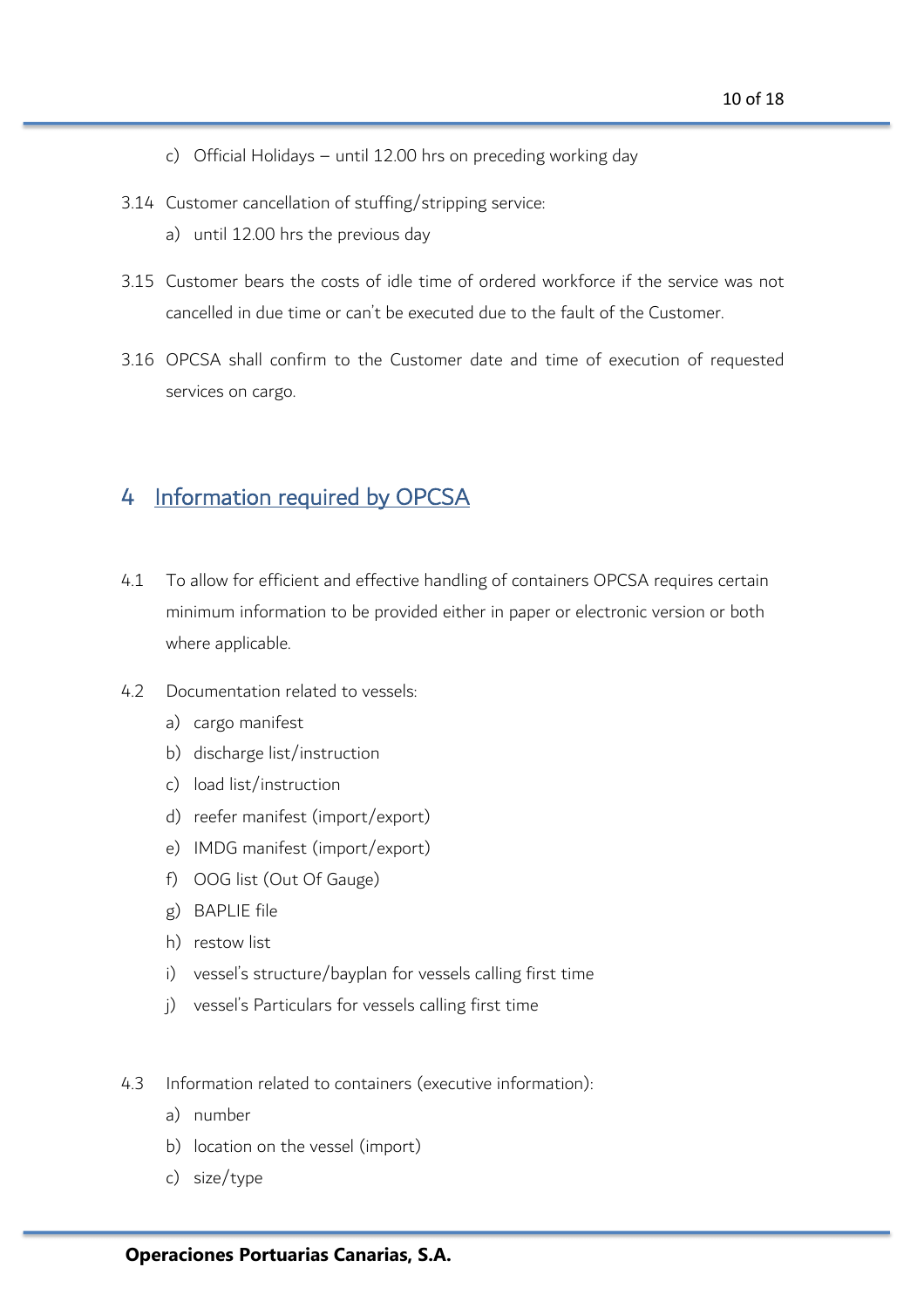- d) status/category (Full/Empty/Storage/Transshipment)
- e) shipping line
- f) booking (export)
- g) vessel/voyage (export & T/S)
- h) port of loading (import & T/S)
- i) original port of loading (import & T/S)
- j) final port of discharge (export  $& T/S$ )
- k) stowage port of discharge (export &T/S)
- l) cargo
- m) gross weight / VGM Verified Gross Mass
- n) net weight
- o) Bill of Lading (import, export & T/S)
- p) seals
- q) UN IMDG (hazardous cargo)
- r) temperature & humidity settings (for reefers)
- s) oversize parameters
- t) special stowage instruction for yard and/or vessel
- 4.4 All or any cargo that is leaking or damaged and is covered under the IMDG regulations or may pose a risk to health or the environment must be advised prior vessel's arrival to allow for an adequate contingency planning and obtaining necessary permissions. Failure to observe these requirements may result in delayed operations or refusal to perform services with all the resulting costs to be levied on the negligent party.

### 5 Scope of liability

- 5.1 The liability of OPCSA shall be limited to claims arising from direct negligent actions or lack of actions of OPCSA in relation to damage. OPCSA shall not be liable for any lost profits and indirect and/or consequential damage suffered by the Customer.
- 5.2 Claims for damage directly caused by OPCSA may not exceed the average value of damaged or missing cargo.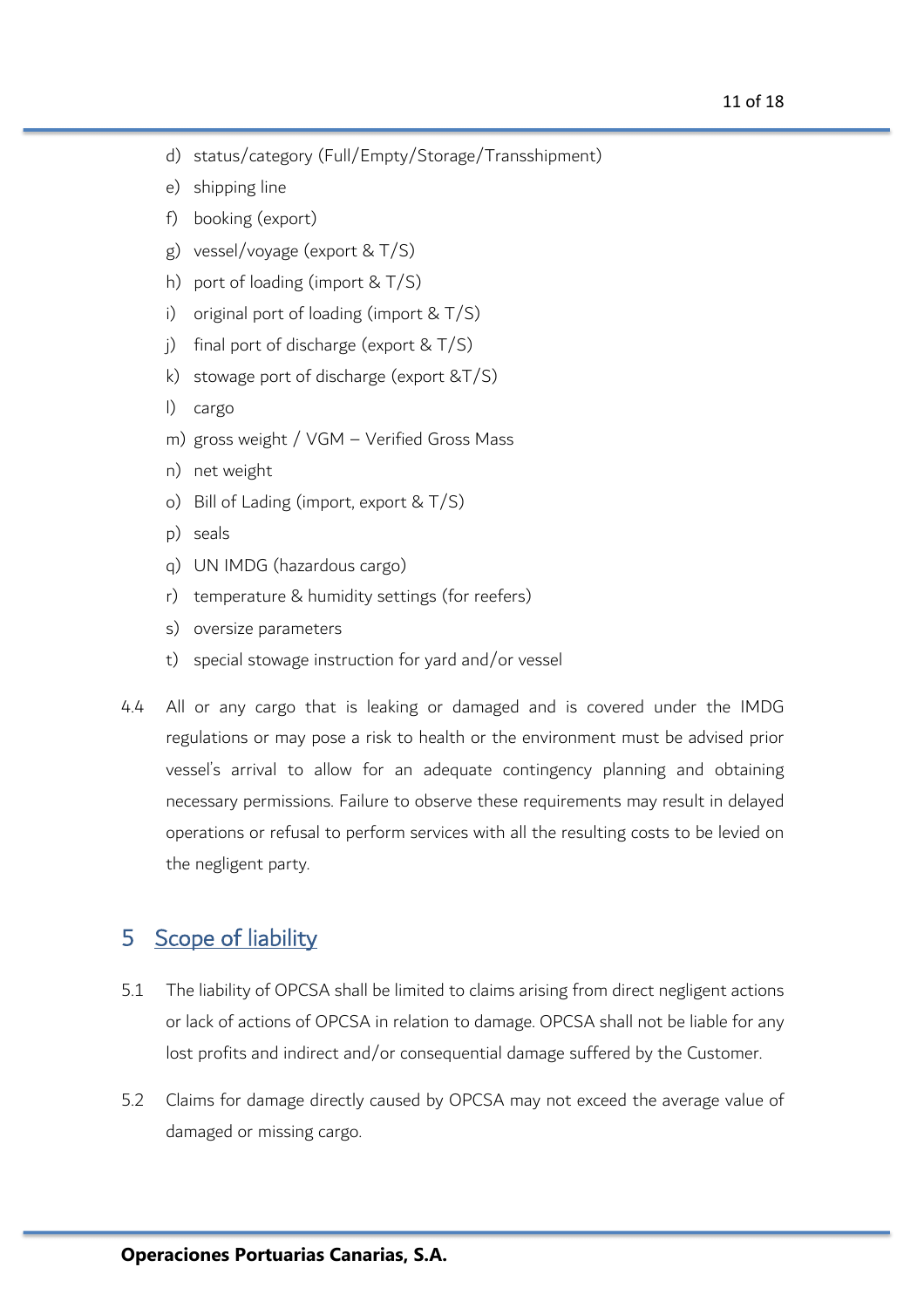- 5.3 The seizure of cargo by national authorities shall not affect any claims by OPCSA towards the Customer for performed services and storage of cargo.
- 5.4 OPCSA shall not be liable in particular for:
	- a) any losses or damage attributable to Force Majeure, and in particular weather conditions, fires, natural disasters, warfare, governmental decisions, riots or blockades, strikes or any other event beyond control of OPCSA or resulting from strikes in OPCSA and/or strikes of OPCSA's business partners,
	- b) any losses due to the late arrival of sea and/or land transport,
	- c) condition of cargo sensitive to atmospheric agents and stored at OPCSA in the open air at the request or with the consent of the Customer,
	- d) any losses of or damage to any good placed in a container dispatched from OPCSA as sealed originally by the Customer or a monitoring company acting on its behalf, following the requested operations (taking samples, sanitary, veterinary inspections, Customs clearance, etc.),
	- e) any losses of or damage to the contents of a container received in export in case of a broken/ tampered with seal of the shipper or line or Customs when at the same time other seal(s) is(are) not violated,
	- f) any losses of or damage to the content of the container in the case of a broken/tampered seal of the shipper or line or Customs, when at the same time an equal high-security seal placed alongside the vessel on the full container in import has not been tampered with.
	- g) any damage attributable to improper cargo stevedoring or stowage inside a container if loading of cargo was carried out outside OPCSA,
	- h) any damage noted during stowage or release of second hand or salvaged vehicles,
	- i) any losses of or damage to any goods in a container without original shipper, line, Customs seals,
	- j) improper condition of shipments (damaged goods and packaging, missing goods) as shown in the delivery documentation as well as any damage resulting therefrom,
	- k) any damage, which could only be revealed during specialist inspection and such inspection has not been requested by the Customer,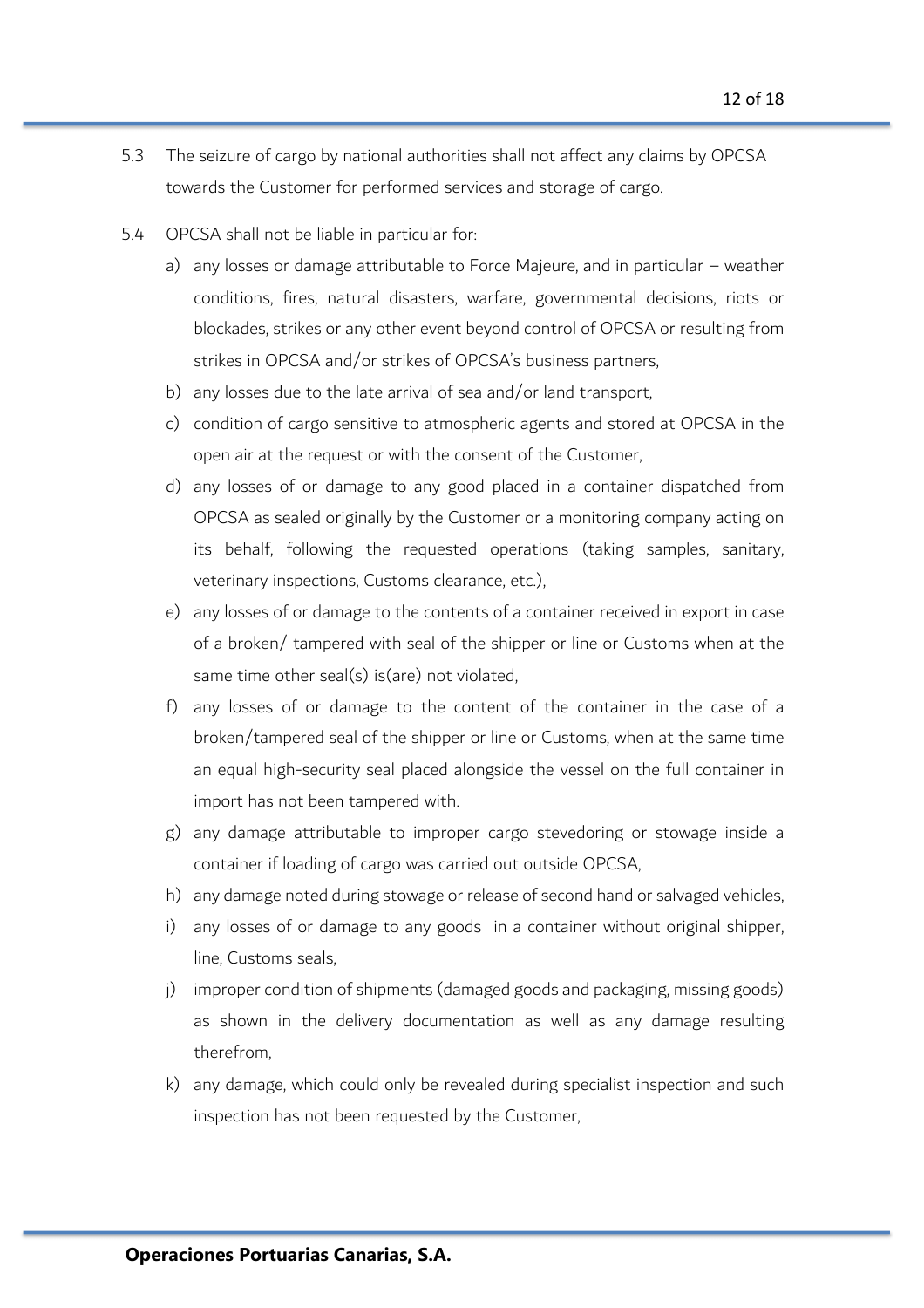- l) technical condition of vehicles and their equipment if OPCSA has not been requested to examine thoroughly and to check their equipment on their arrival to OPCSA,
- m) hidden technical failures of vehicles/cargo,
- n) any damage to containers, vehicles and/or other cargo after it was received from OPCSA without reservations and/or remarks,
- o) consequences of incorrect or insufficient information entered into OPCSA's TOS system and/or documents provided to OPCSA by the Customer as well as the damage caused by persons authorized by the Customer,
- p) loss caused by demurrage of means of sea and/or land transport not attributable to any intentional actions or gross negligence of OPCSA,
- q) any damage to containers (especially roofs) or cargo which are not easily visible during cargo handling operations and are later revealed during storage, inspection of content, Customs clearance or acceptance,
- r) condition of the content and/or deficiencies in declared quantity and/or weight if the original shipment, parcel, container has not been tampered with,
- s) any damage attributable to the natural properties (physical, chemical, etc.) of the cargo,
- t) any effects of pandemic situation like delays, lack of service, imposed restrictions or limitations, etc.

# 6 Miscellaneous

- 6.1 For all matters not regulated by present T&T, the regulations of the Spanish and international substantive law, Rules and Customs of the Port shall apply.
- 6.2 For the provision of services that are not included in these "T&T" the parties shall further agree prices and conditions with a written annex to the Agreement. In case respective agreement doesn't exist, the Customer should obtain respective valid offer from OPCSA.
- 6.3 In case of contradiction between the Spanish and English version of present T&T, the English version shall prevail.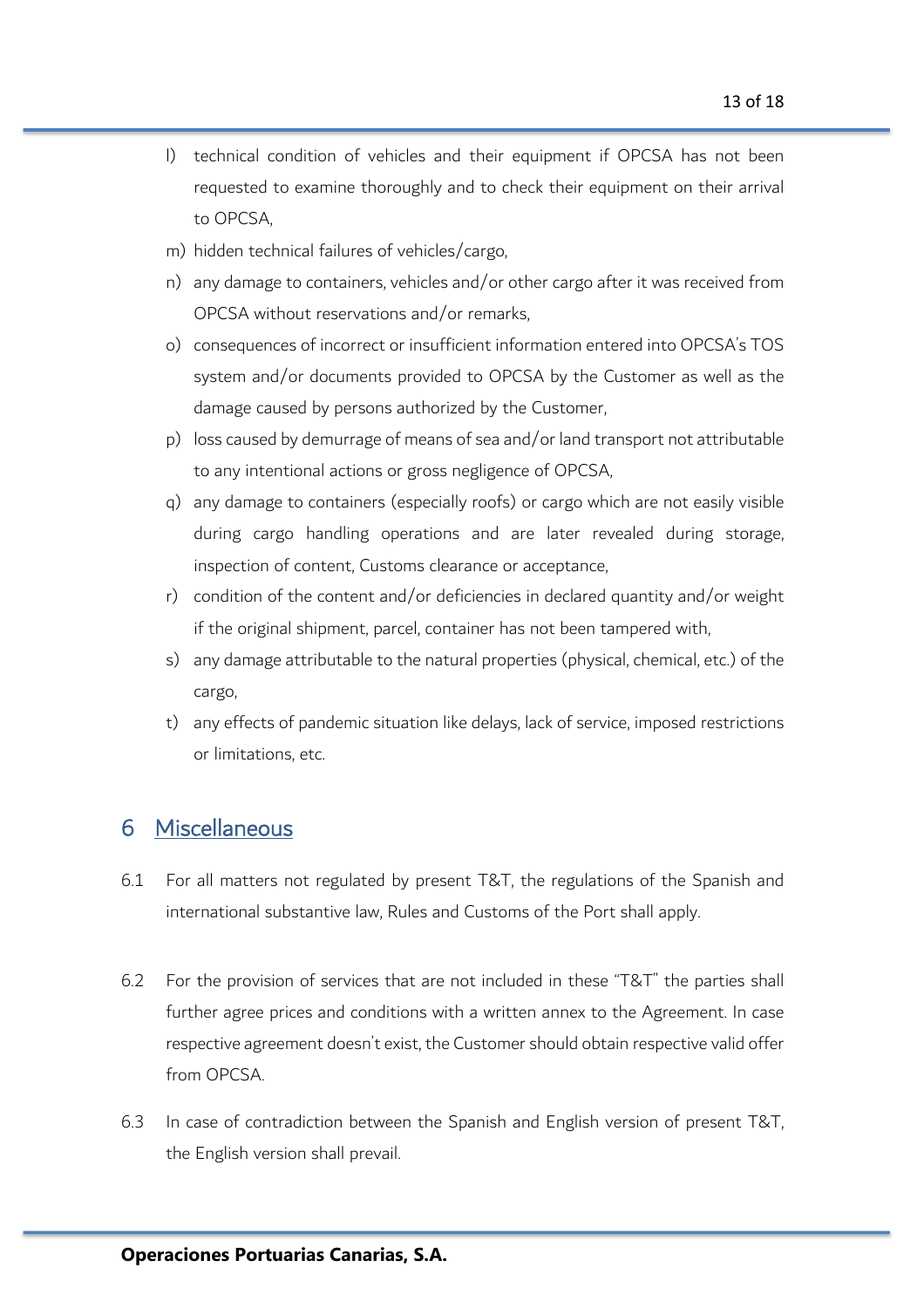# 7 Tariffs – General terms

- 7.1 This tariff serves as a notice to the public and the rates and charges contained in the tariff apply to all Customers who don't have separate agreement with OPCSA.
- 7.2 Unless otherwise agreed between the parties, OPCSA reserves the rights to furnish all equipment, supplies and materials, and to perform all services in connection with the container operations in OPCSA.
- 7.3 The charges prescribed in this tariff are net charges without any taxes and/or levied charges that may be applicable as per current laws of Spain and/or Port Authority.
- 7.4 The currency of this tariff is Euro.
- 7.5 The payer for the services is the party requesting services if not agreed otherwise.
- 7.6 For storage of empty containers, a Pool method may be used, where the Customer pays established rate per TEU for daily excess of allowed limit.
- 7.7 Storage charges will be collected on monthly basis or at the time of delivery/loading whichever happens first.
- 7.8 Rates contained hereby apply to ISO containers of 20 and 40 feet, with maximum weight and out of gauge sizes limited by SWL and dimensions of a spreader with attachments.
- 7.9 Actual charges may vary depending on properties of cargo. Interpretation of tariff belongs to OPCSA.
- 7.10 The Customer may agree with OPCSA tariffs with different structure and charges.
- 7.11 For the Breakbulk cargo or other cargo that is not specified in the below tariffs the Customer must obtain and agree to an offer from OPCSA before the operations start.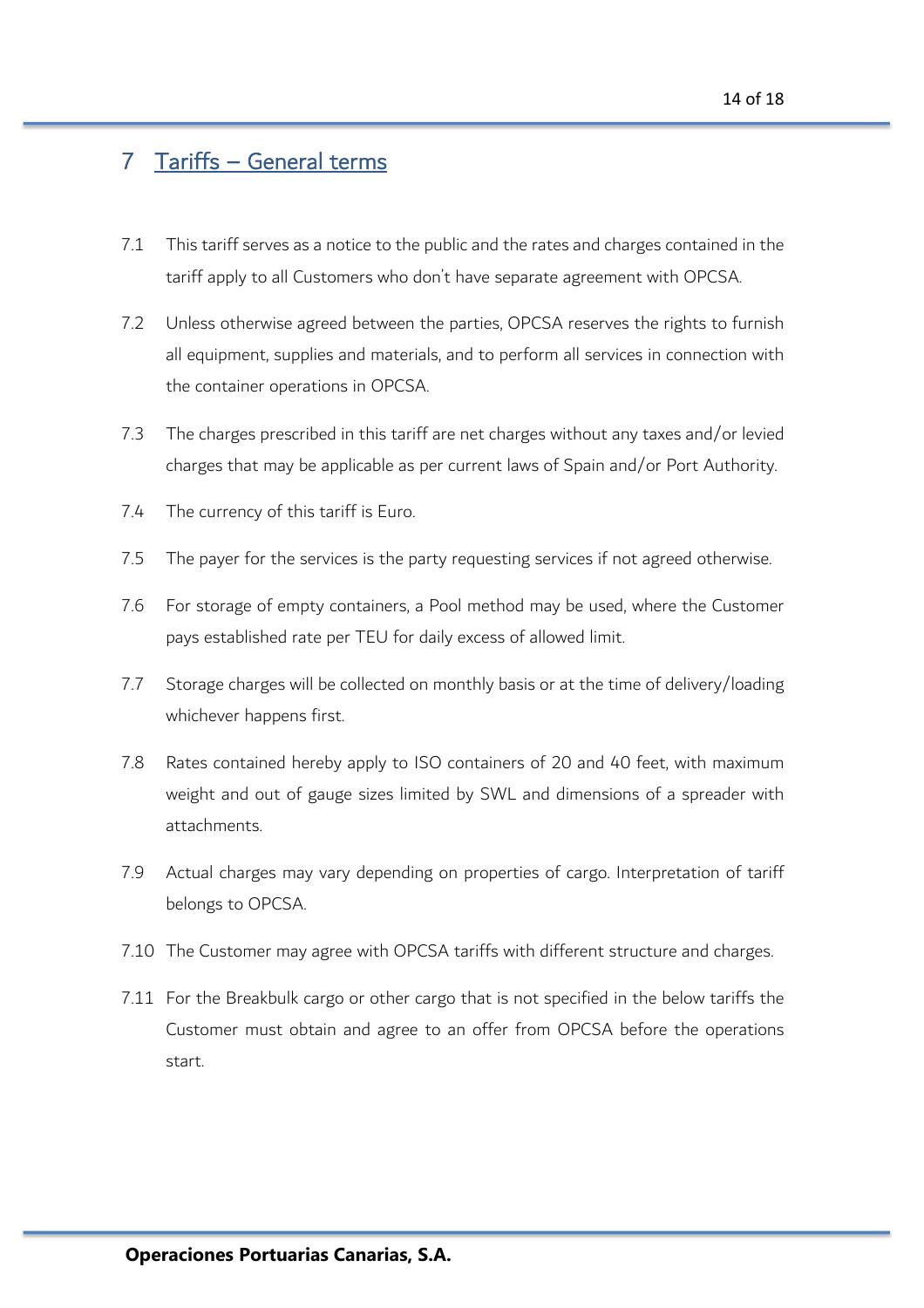# 8 Definitions

- 8.1 Carrier vessel owner, operator, charterer or their agents
- 8.2 CFS Container Freight Station activity type and also physical location for a covered storage
- 8.3 CY container terminal and yards or any area within the port allocated for use by OPCSA
- 8.4 Direct Delivery transfer of cargo between vessel or container and road transport without being grounded in CY
- 8.5 Executive Information container data that affects its storage position on CY and planning to/from vessel having general impact on operations
- 8.6 FCL Full Container Load a loaded or sealed container received or delivered by OPCSA
- 8.7 Free Time a period of time during which containers or cargo may be left in CY without incurring storage charges
- 8.8 Freight Tone one tone of cargo of 1000kg or 1 cubic meter whichever is the greater
- 8.9 Handling receiving or delivering of containers or cargo to/from land transport or CFS area
- 8.10 IMDG International Maritime Dangerous Goods
- 8.11 LCL Less than Container Load a container stuffed or stripped by OPCSA covered by two or more Bills of Lading
- 8.12 Manipulation moving of containers or cargo within CY i.e. for stripping, inspections, special orders, etc.
- 8.13 OOG Out Of Gauge
- 8.14 PTI Pre-Trip Inspection for reefers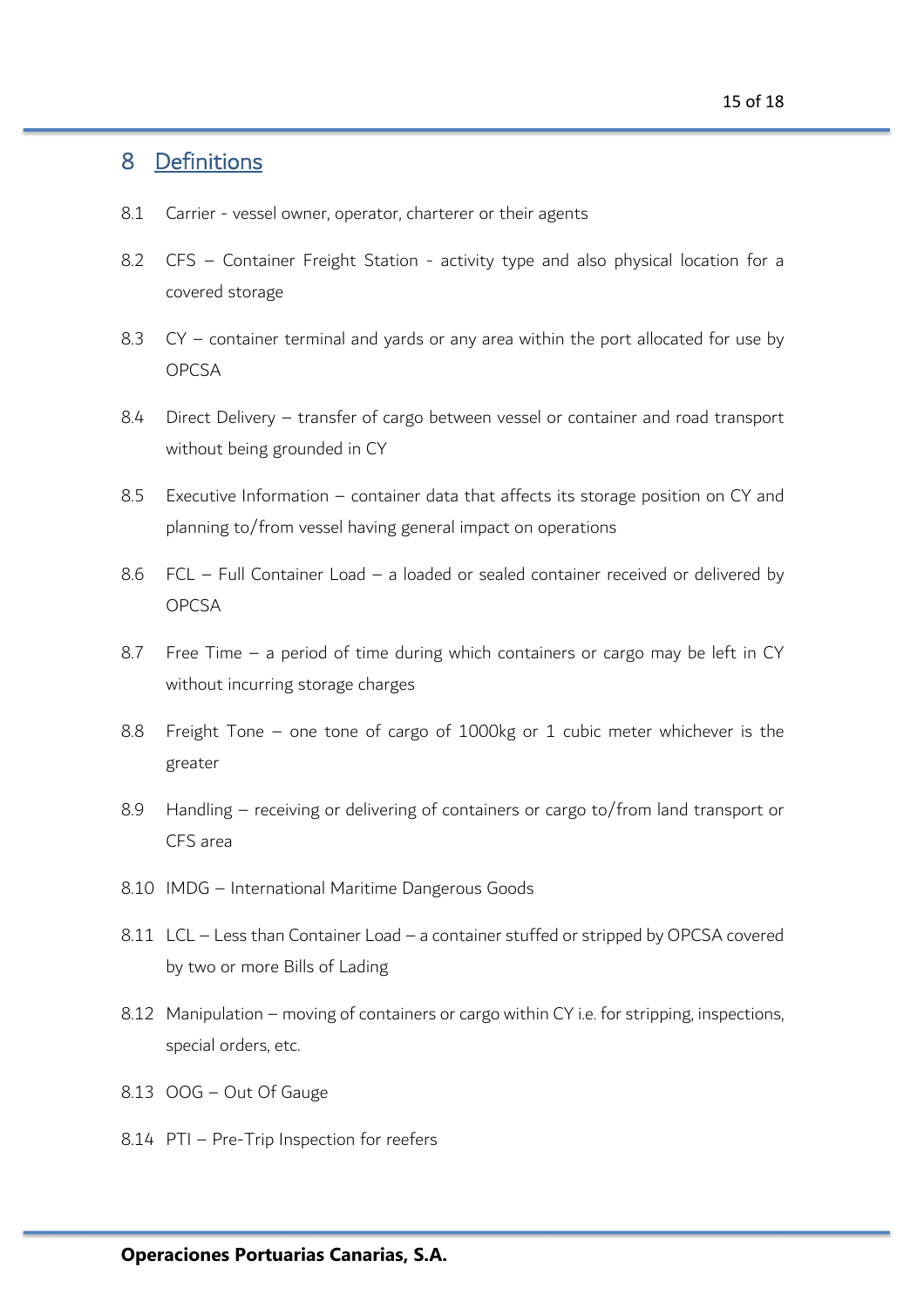- 8.15 Restow the movement of container or cargo from one stowage position to another
- 8.16 THC (Terminal Handling Charge) indivisible charge levied on shipping lines comprising from Stevedoring and Handling charges
- 8.17 Transshipment containers or cargo transferred from one vessel to another without leaving the port
- 8.18 Transit Cargo cargo that is reloaded on the terminal from one land transport to another
- 8.19 Stevedoring moving of a container or cargo from vessel to CY or vice versa
- 8.20 Storage storage period starts at the time when cargo is accepted on the terminal and ends when it leaves the terminal.
- 8.21 Unusual cargo condition cargo in damaged packing, particular enhancing, particular stowage, deteriorated condition of the vessel's holds and/or cell guides, insufficient and/or bad condition of lashing equipment on board, and others on the sole discretion of OPCSA.

### 9 Containers

9.1 Basic tariff containers

| <b>No</b>       | <b>ITEM</b>                               | Unit           | <b>FULL</b> |        | <b>EMPTY</b> |        |  |
|-----------------|-------------------------------------------|----------------|-------------|--------|--------------|--------|--|
|                 |                                           |                | 20'         | 40'    | 20'          | 40'    |  |
| IMPORT / EXPORT |                                           |                |             |        |              |        |  |
| $\mathbf{1}$    | Stevedoring                               | P <sub>C</sub> | 84.74       | 84.74  | 84.74        | 84.74  |  |
| 2               | Handling                                  | P <sub>C</sub> | 30.65       | 30.65  | 30.65        | 30.65  |  |
| 3               | Restow on board                           | P <sub>C</sub> | 54.09       | 54.09  | 54.09        | 54.09  |  |
| 4               | Restow via quay                           | P <sub>C</sub> | 169.48      | 169.48 | 169.48       | 169.48 |  |
| 5               | Hatch covers out or in per move           | P <sub>C</sub> | 108.18      |        |              |        |  |
| 6               | Lashing bin containers out or in per move | P <sub>C</sub> | 54.09       |        |              |        |  |
| $\overline{7}$  | Lashing or unlashing containers           | P <sub>C</sub> | 17.00       |        |              |        |  |
| 8               | Lashing or unlashing containers on non-   | P <sub>C</sub> | 25.00       |        |              |        |  |
|                 | container vessels                         |                |             |        |              |        |  |
| 9               | <b>ISPS</b>                               | P <sub>C</sub> | 7.00        |        |              |        |  |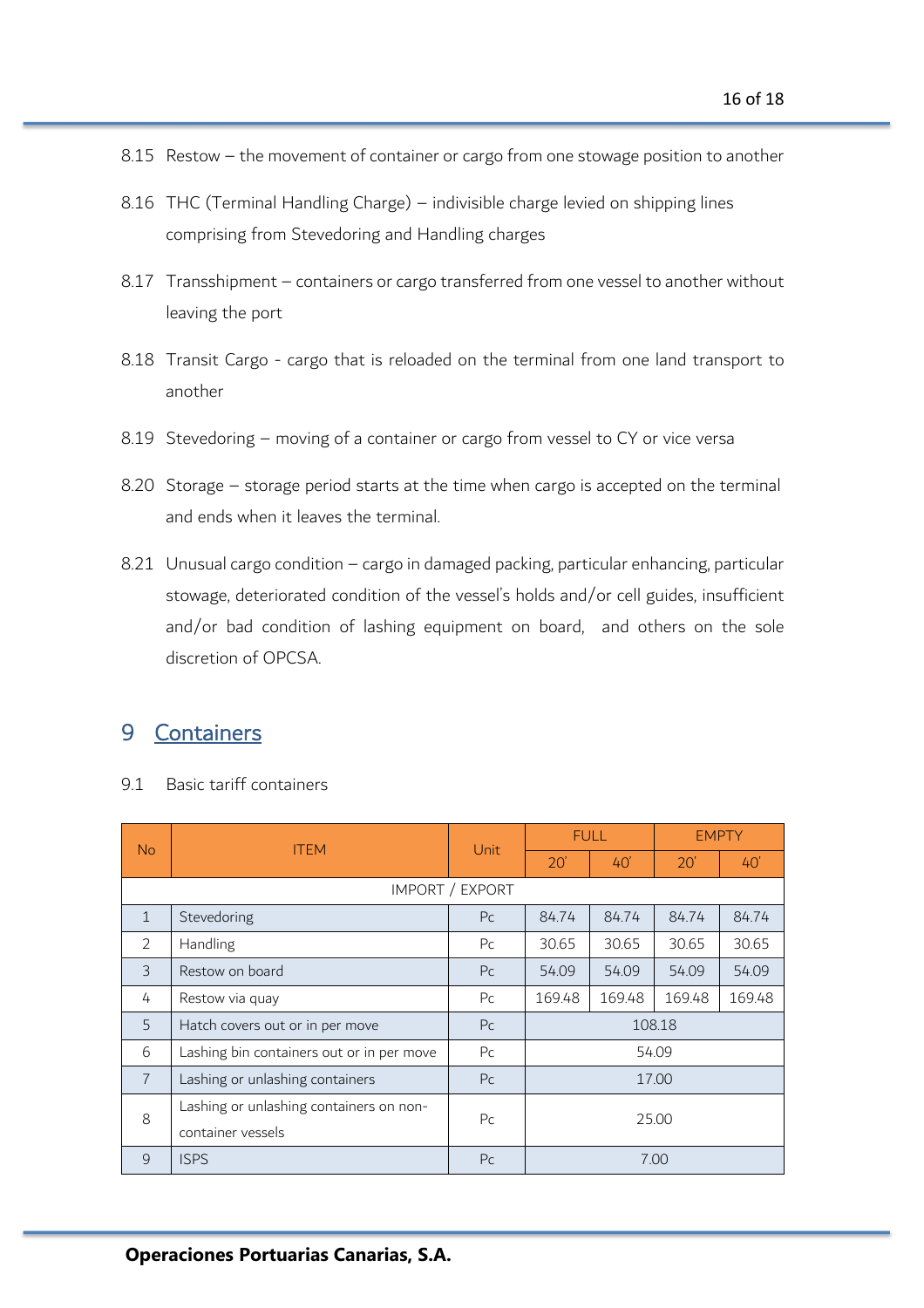| <b>No</b>                                                                           | <b>ITEM</b>                              | Unit           | <b>FULL</b>           |       | <b>EMPTY</b> |       |  |  |
|-------------------------------------------------------------------------------------|------------------------------------------|----------------|-----------------------|-------|--------------|-------|--|--|
|                                                                                     |                                          |                | 20'                   | 40'   | 20'          | 40'   |  |  |
|                                                                                     | <b>STORAGE</b>                           |                |                       |       |              |       |  |  |
| 10                                                                                  | $1st$ to $6th$ day                       | Day            | 1.50                  | 3.00  | 2.00         | 4.00  |  |  |
| 11                                                                                  | 7 <sup>th</sup> to 20 <sup>th</sup> day  | Day            | 1.50                  | 3.00  | 2.00         | 4.00  |  |  |
| 12                                                                                  | $21^{st}$ to $30^{th}$ day               | Day            | 3.00                  | 6.00  | 2.00         | 4.00  |  |  |
| 13                                                                                  | 31 <sup>st</sup> and over                | Day            | 6.00<br>12.00<br>4.00 |       |              | 8.00  |  |  |
|                                                                                     |                                          |                |                       |       |              |       |  |  |
| TRANSSHIPMENT                                                                       |                                          |                |                       |       |              |       |  |  |
| 14                                                                                  | Stevedoring                              | P <sub>C</sub> | 83.92                 | 83.92 | 83.92        | 83.92 |  |  |
|                                                                                     |                                          |                |                       |       |              |       |  |  |
|                                                                                     | <b>STORAGE</b>                           |                |                       |       |              |       |  |  |
| 15                                                                                  | $1st$ to $14th$ day                      | Day            | Free                  | Free  | Free         | Free  |  |  |
| 16                                                                                  | 15 <sup>th</sup> and over                | Day            | 3.00                  | 6.00  | 2.00         | 4.00  |  |  |
|                                                                                     |                                          |                |                       |       |              |       |  |  |
| <b>OTHER</b>                                                                        |                                          |                |                       |       |              |       |  |  |
| 17A                                                                                 | Reefer plug in or unplug                 | P <sub>C</sub> | 18.00                 |       |              |       |  |  |
| 17B                                                                                 | Reefer power supply $(*)$                | Hour           | 2.10                  |       |              |       |  |  |
| 17C                                                                                 | Reefer monitoring per inspection         | P <sub>C</sub> | 1.00                  |       |              |       |  |  |
| *Calculated as a difference between unplug and plug-in and rounded up to full hours |                                          |                |                       |       |              |       |  |  |
|                                                                                     |                                          |                |                       |       |              |       |  |  |
| 18                                                                                  | Manipulation (yard move one way)         | P <sub>C</sub> | 30.65                 | 30.65 | 30.65        | 30.65 |  |  |
| 19                                                                                  | Lift off or Lift on (Stack-land or v.v.) | P <sub>C</sub> | 30.65                 | 30.65 | 30.65        | 30.65 |  |  |
|                                                                                     |                                          |                |                       |       |              |       |  |  |
| 20                                                                                  | Idle time vessel's gang                  | Hour           | 900.00                |       |              |       |  |  |
|                                                                                     |                                          |                |                       |       |              |       |  |  |
| 21                                                                                  | Surcharge for IMDG cargo                 | %              | 50                    |       |              |       |  |  |
| 22                                                                                  | Surcharge for OOG containers             | $\%$           | 100                   |       |              |       |  |  |
| 23                                                                                  | Surcharge for Unusual Cargo Condition    | $\%$           | 50                    |       |              |       |  |  |

9.2 Surcharges on shifts

Daily operation of the terminal consists from 4 shifts of 6 hours, with 1<sup>st</sup> shift starting at 0800,  $2^{nd}$  at 1400,  $3^{rd}$  at 2000 and  $4^{th}$  at 0200 of the following day.

In case the Customer agrees different rates in line with par. 7.10 the following surcharges may be added to any container based on the type of the day and shift worked.